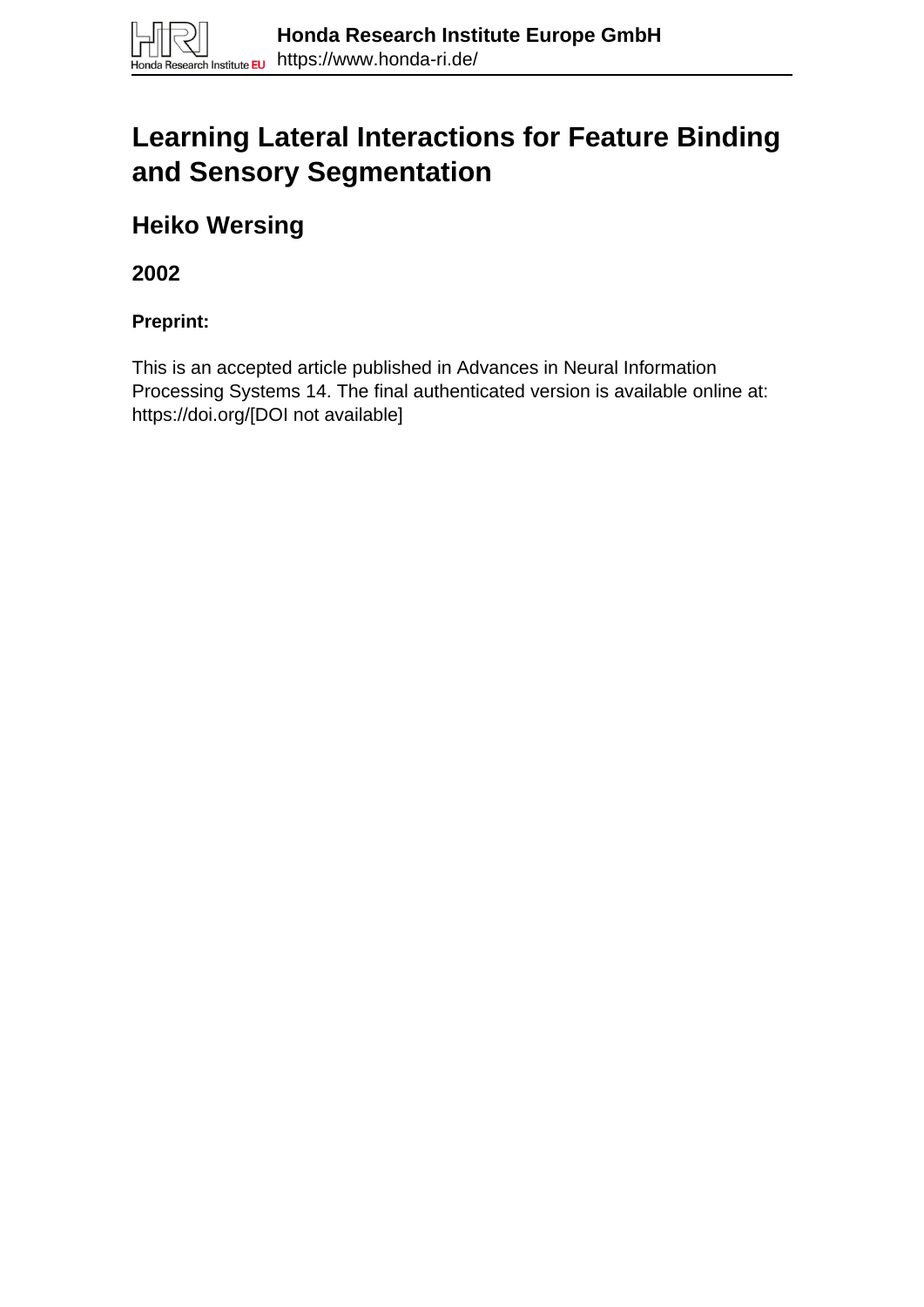# **Learning Lateral Interactions for Feature Binding and Sensory Segmentation**

**Heiko Wersing**

HONDA R&D Europe GmbH Carl-Legien-Str.30, 63073 Offenbach/Main, Germany *heiko.wersing@honda-ri.de*

#### **Abstract**

We present a new approach to the supervised learning of lateral interactions for the competitive layer model (CLM) dynamic feature binding architecture. The method is based on consistency conditions, which were recently shown to characterize the attractor states of this linear threshold recurrent network. For a given set of training examples the learning problem is formulated as a convex quadratic optimization problem in the lateral interaction weights. An efficient dimension reduction of the learning problem can be achieved by using a linear superposition of basis interactions. We show the successful application of the method to a medical image segmentation problem of fluorescence microscope cell images.

## **1 Introduction**

Feature binding has been proposed to provide elegant solution strategies to the segmentation problem in perception [11, 12, 14]. A lot of feature binding models have thus tried to reproduce groping mechanisms like the Gestalt laws of visual perception, e.g. connectedness and good continuation, using temporal synchronization [12] or spatial coactivation [9, 14] for binding. Quite generally in these models, grouping is based on lateral interactions between feature-representing neurons, which characterize the degree of compatibility between features. Currently in most of the approachesthis lateral interaction scheme is chosen heuristically, since the experimental data on the corresponding connection patterns in the visual cortex is insufficient. Nevertheless, in more complex feature spaces this heuristic approach becomes infeasible, raising the question for more systematic learning methods for lateral interactions.

Mozer et al. [4] suggested supervised learning for a dynamic feature binding model of complex-valued directional units, where the connections to hidden units guiding the grouping dynamics were adapted by recurrent backpropagation learning. The application was limited to synthetic rectangle patterns. Hofmann et al. [2] considered unsupervised texture segmentation by a pairwise clustering approach on feature vectors derived from Gabor filter banks at different frequencies and orientations. In their model the pairwise feature compatibilities are determined by a divergence measure of the local feature distributions which was shown to achieve good segmentation results for a range of image types. The problem

*Advances in Neural Information Processing Systems 14 (NIPS) 2002, pp. 1009-1016.*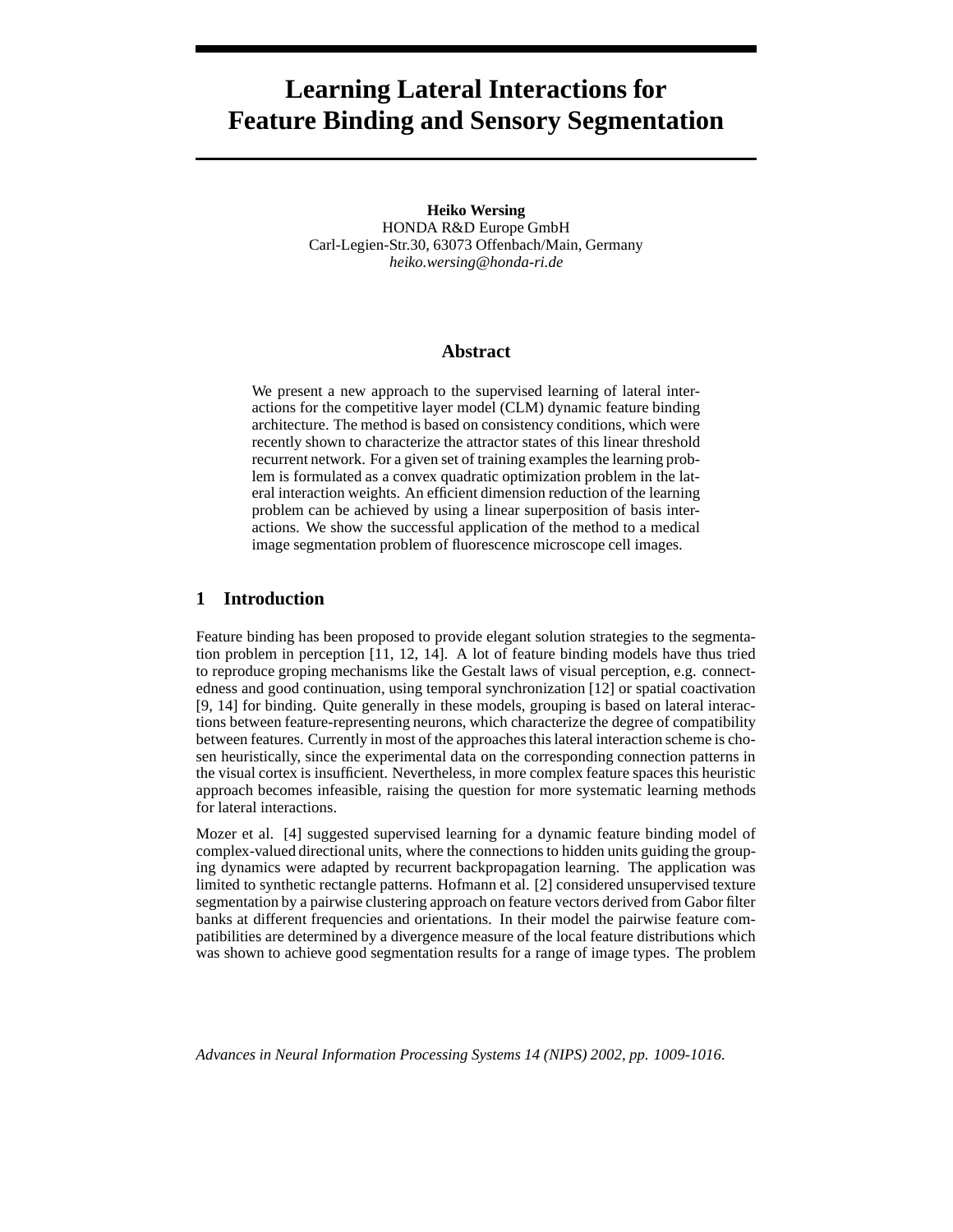of segmentation can also be phrased as a labeling problem, where relaxation labeling algorithms have been used as a popular tool in a wide range of computer vision applications. Pelillo & Refice [7] suggested a supervised learning method for the compatibility coefficients of relaxation labeling algorithms, based on minimizing the distance between a target labeling vector and the output after iterating a fixed number of relaxation steps. The main problem are multiple local minima arising in this highly nonlinear optimization problem.

Recent results have shown that linear threshold (LT) networks provide interesting architectures for combining properties of digital selection and analogue context-sensitive amplification [1, 13] with efficient hardware implementation options [1]. Xie et al. [16] demonstrated how these properties can be used to learn winner-take-all competition between groups of neurons in an LT network with lateral inhibition. The CLM binding model is implemented by a large-scale topographically organized LT network, and it was shown that this leads to consistency conditions characterizing its binding states [14]. In this contribution we show how these conditions can be used to formulate a learning approach for the CLM as a quadratic optimization problem. In Section 2 we briefly introduce the competitive layer binding model. Our learning approach is elaborated in Section 3. In Section 4 we show application results of the approach to a cell segmentation problem and give a discussion in the final Section 5.

#### **2 The CLM architecture**

The CLM [9, 14] consists of a set of  $L$  layers of feature-selective neurons (see Fig. 1). The activity of a neuron at position r in layer  $\alpha$  is denoted by  $x_{r\alpha}$ , and a *column* r denotes the set of the neuron activities  $x_{r\alpha}$ ,  $\alpha = 1, \ldots, L$ , sharing a common position r. With each column a particular "feature" is associated, which is described by a set of parameters like e.g. local edge elements characterized by position and orientation  $(x_r, y_r, \theta_r)$ . A binding between two features, represented by columns  $r$  and  $r'$ , is expressed by simultaneous activities  $x_{r\hat{\alpha}} > 0$  and  $x_{r'\hat{\alpha}} > 0$  that share a common layer  $\hat{\alpha}$ . All neurons in a column r are equally driven by an external input  $h_r$ , which represents the significance of the detection of feature r by a preprocessing step. The afferent input  $h_r$  is fed to the activities  $x_{r\alpha}$  with a connection weight  $J > 0$ . Within each layer  $\alpha$  the activities are coupled via lateral connections  $f_{rr}^{\alpha}$  " which characterize the degree of compatibility between features  $r$  and  $r'$  and which is a symmetric function of the feature parameters, thus  $f_{rr'}^{\alpha} = f_{r'r}^{\alpha}$ . The purpose of the layered arrangement in the CLM is to enforce an assignment of the input features to the layers by the dynamics, using the contextual information stored in the lateral interactions. The unique assignment to a single layer is realized by a columnar Winner-Take-All (WTA) circuit, which uses mutual symmetric inhibitory interactions with absolute strength  $J>0$ between neural activities  $x_{r\alpha}$  and  $x_{r\beta}$  that share a common column r. Due to the WTA coupling, for a stable equilibrium state of the CLM only a neuron from one layer can be active within each column [14]. The number of layers does not predetermine the number of active groups, since for sufficiently many layers only those are active that carry a salient group. The combination of afferent inputs and lateral and vertical interactions is combined into the standard linear threshold additive activity dynamics

$$
\dot{x_{r\alpha}} = -x_{r\alpha} + \sigma \Big( J(h_r - \sum_{\beta} x_{r\beta}) + \sum_{r'} f_{rr'}^{\alpha} x_{r'\alpha} \Big),\tag{1}
$$

where  $\sigma(x) = \max(0, x)$ . For J large compared to the lateral weights  $f_{rr'}^{\alpha}$ , the single active neuron in a column reproduces its afferent input,  $x_{r\alpha} \approx h_r$ . As was shown [14], the stable states of (1) satisfy the consistency conditions

$$
\sum_{r'} f_{rr'}^{\beta} x_{r'\beta} < \sum_{r'} f_{rr'}^{\hat{\alpha}} x_{r'\hat{\alpha}} \quad \text{for all} \quad r, \beta \neq \hat{\alpha}(r), \tag{2}
$$

which express the assignment of a feature r to the layer  $\hat{\alpha}(r)$  with highest lateral support.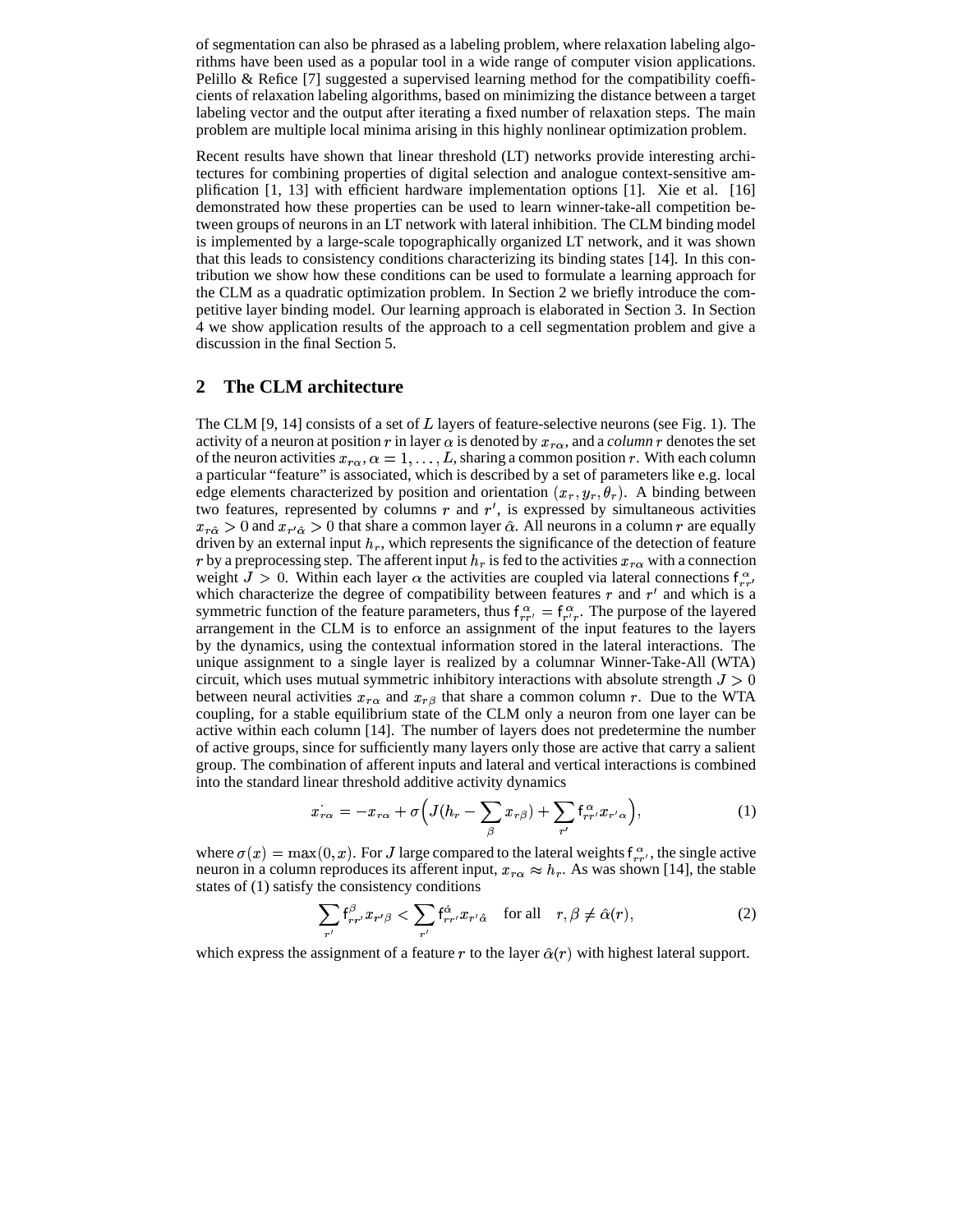

Figure 1: The competitive layer model architecture (see text for description).

#### **3 Learning of CLM Lateral Interactions**

**Formulation of the Learning Problem.** The overall task of the learning algorithm is to adapt the lateral interactions, given by the interaction coefficients  $f_{rr'}^{\alpha}$ , such that the CLM architecture performs appropriate segmentation on the labeled training data and also generalizes to new test data. We assume that the training data consists of a set of <sup>W</sup> labeled training patterns  $\mathcal{P}^i$ ,  $i = 1, ..., M$ , where each pattern  $\mathcal{P}^i$  consists of a subset  $\mathcal{R}^i = \{r_1^i, ..., r_{Ni}^i\}$  of  $N^i$  different features with their corresponding labels  $\hat{\alpha}^i(r_i)$ . For each labeled training pattern a target labeling vector  $y^i$  is constructed by choosing

$$
y_{r\hat{\alpha}^i(r)}^i = 1, \quad y_{r\beta}^i = 0 \qquad \text{for all} \quad r \in \mathcal{R}^i, \ \beta \neq \hat{\alpha}^i(r) \tag{3}
$$

for the labeled columns, assuming  $h_r = 1$ . Columns for features which are not contained in the training pattern are filled with zeroes according to  $y_{so}^i = 0$  for all  $\alpha, s \notin \mathcal{R}^i$ . In the following indices  $s, s'$  run over all possible N features, e.g. all edges of different orientations at different image positions, while  $r, r'$  run over the subset of features realized in a particular pattern, e.g. only one oriented edge at each image position. The assignment vectors  $y^i$ ,  $i = 1, \ldots, M$  form the basis of the learning approach since they represent the target activity distribution, which we want to obtain after iterating the CLM with appropriately adjusted lateral interactions. In the following the abbreviation  $\hat{\alpha}$  for  $\hat{\alpha}^{i}(r)$  is used to keep the notation readable.

The goal of the learning process is to make the training patterns consistent, which is in accordance with (2) expressed by the inequalities

$$
\sum_{r'} f_{rr'}^{\beta} y_{r'\beta}^i < \sum_{r'} f_{rr'}^{\hat{\alpha}} y_{r'\hat{\alpha}}^i \quad \text{for all} \quad i, r \in \mathcal{R}^i, \beta \neq \hat{\alpha}.\tag{4}
$$

These  $(L-1) \sum_i N^i$  inequalities define the learning problem that we want to solve in the following. Let us develop a more compact notation. We can rewrite (4) as

$$
\sum_{\gamma s s'} Y^{\tau i \beta}_{\gamma s s'} f^{\gamma}_{s s'} < 0 \quad \text{for all} \quad i, r \in \mathcal{R}^i, \beta \neq \hat{\alpha}, \tag{5}
$$

where  $Y_{\alpha s'}^{(n,p)} = \delta_{rs} (\delta_{\beta \gamma} y_{s'\beta}^i - \delta_{\hat{\alpha} \gamma} y_{s'\hat{\beta}}^i)$ . The form of the inequalities can be simplified by introducing multiindices **k** and **v** which correspond to  $\mathbf{v} \leftrightarrow (\gamma, s, s')$ , **k**  $\leftrightarrow (i, r, \beta)$  and  ${\sf f}_{\bm{\nu}} \leftrightarrow {\sf f}_{ss'}^{\gamma}$  ,  $Y^{\bf k}_{\bm{\nu}} \leftrightarrow$ ,  $Y_{\mathbf{k}}^{\mathbf{k}} \leftrightarrow Y_{\gamma s}^{irp}$ . The index **k** runs over all  $(L-1) \sum_i N^i$  consistency relations defined for the labeled columns of the assignment vectors. The vectors  $Y^k$  with components  $Y_{\nu}^{k}$  are called *consistency vectors* and represent the consistency constraints for the lateral interaction. The vector interaction. The index  $\nu$  runs over all entries in the lateral interaction matrix. The vector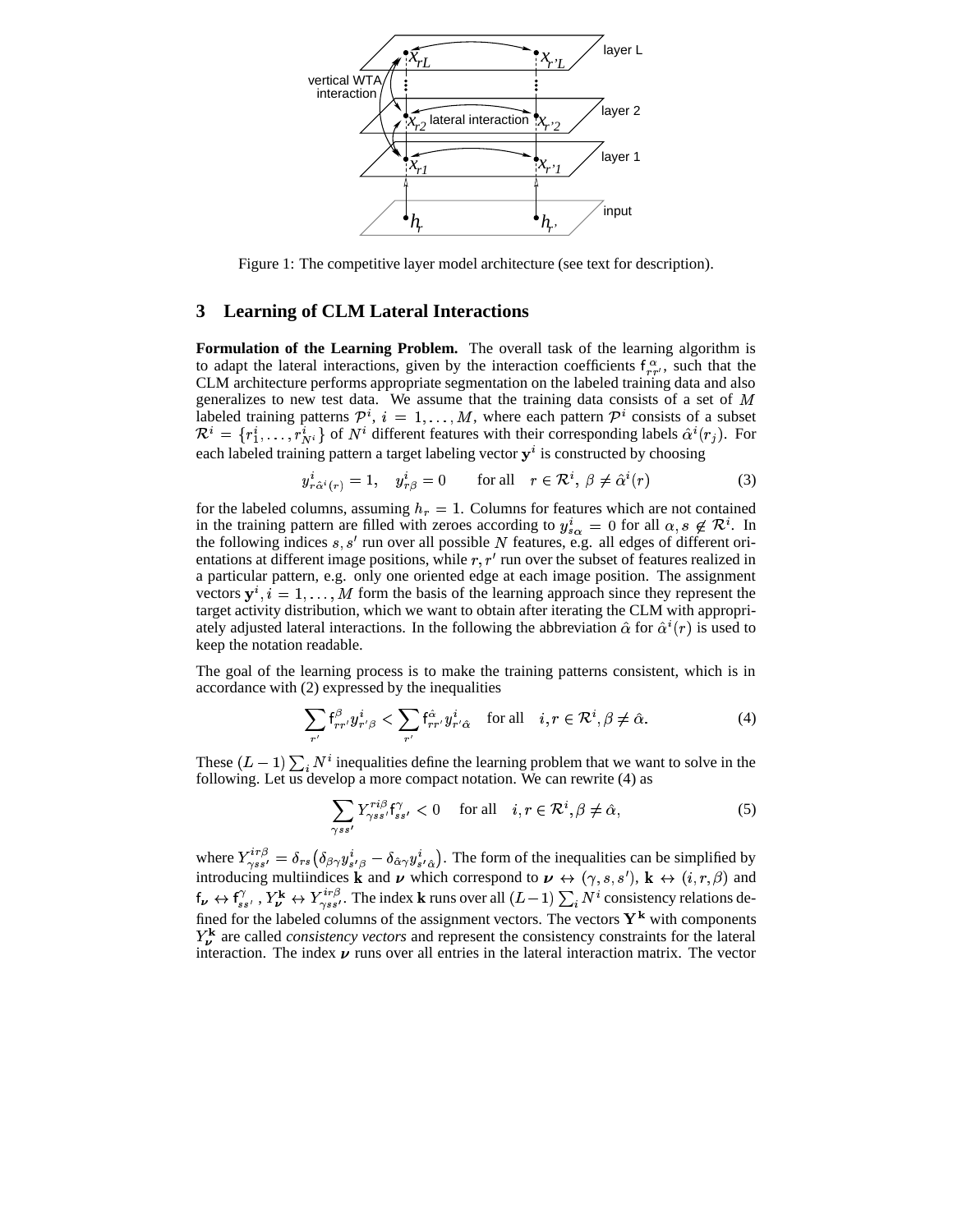${\bf f} = (f_{11}^1, \ldots, f_{NN}^1, \ldots, f_{NN}^L)$  with  $LN^2$  components contains the corresponding matrix entries. The inequalities (4) can then be written in the form

$$
\sum_{\nu} Y_{\nu}^{\mathbf{k}} \mathsf{f}_{\nu} < 0 \quad \text{for all} \quad \mathbf{k}.\tag{6}
$$

This illustrates the nature of the learning problem. The problem is to find a weight vector **f** which leads to a lateral interaction matrix, such that the consistency vectors lie in the opposite half space of the weight state space. Since the conditions (6) determine the attractivity of the training patterns, it is customary to introduce a positive margin  $\kappa > 0$  to achieve greater robustness. This gives the target inequalities

$$
\sum_{\nu} Y_{\nu}^{\mathbf{k}} \mathbf{f}_{\nu} + \kappa < 0 \quad \text{for all} \quad \mathbf{k}, \tag{7}
$$

which we want to solve in f for given training data. If the system of inequalities admits a solution for f it is called *compatible*. If there is no f satisfying all constraints, the system is called *incompatible*.

**Superposition of Basis Interactions.** If the number of features  $N$  is large, the number of parameters in the complete interaction matrix  $f_{ss}^{\gamma}$  may be too large to be robustly estimated from a limited number of training examples. To achieve generalization from the training data, it is necessary to reduce the number of parameters which have to be adapted during learning. This is also useful to incorporate a priori knowledge into the interaction. An example is to choose basis functions which incorporate invariances such as translation and rotation invariance, or which satisfy the constraint that the interaction is equal in all layers. A simple but powerful approach is to choose a set of  $K$  fixed basis interactions  $g^j$  with compatibilities  $g_{ss'}^{j\gamma}$ ,  $j=1,\ldots,K$ , with an interaction  $f_{ss'}^{\gamma}$  obtained by linear superposition

$$
f_{ss'}^{\gamma} = \sum_j c_j g_{ss'}^{j\gamma} = \sum_j c_j g_{\nu}^j \tag{8}
$$

with weight coefficients  $c_j$ ,  $j = 1, \ldots, K$ . Now the learning problem of solving the inequalities (7) can be recast in the new free parameters  $c_j$ . After inserting (8) into (7) we obtain the transformed problem

$$
\sum_{\nu} Y_{\nu}^{k} \sum_{j} c_{j} g_{\nu}^{j} + \kappa = \sum_{j} c_{j} Z_{j}^{k} + \kappa < 0 \quad \text{for all} \quad k,
$$
\n(9)

where  $Z_j^k = \sum_{\nu} Y_k^k g_{\nu}^j$  is the component of the consistency vector  $Y^k$  in the basis interac-<br>tion of The basis interactions can thus be used to reduce the dimensionality of the learning tion  $g^j$ . The basis interactions can thus be used to reduce the dimensionality of the learning problem. To avoid any redundancy, the basis interactions should be linearly independent. Although the functions are here denoted "basis" functions, they need neither be orthogonal nor span the whole space of interactions  $f \in R^{LN^2}$ .

**Quadratic Consistency Optimization.** The generic case in any real world application is that the majority of training vectors contains relevant information, while single spurious vectors may be present due to noise or other disturbing factors. Consequently, in most applications the equations (7) or (9) will be incompatible and can only be satisfied approximately. This will be especially the case, if a low-dimensional embedding is used for the basis function templates as described above. We therefore suggest to adapt the interactions by minimizing the following convex cost function

$$
E^{\rm QCO} = \sum_{\mathbf{k}} \left( \sum_{\nu} Y_{\nu}^{\mathbf{k}} \mathsf{f}_{\nu} + \kappa \right)^2.
$$
 (10)

 A similar minimization approach was suggested for the imprinting of attractors for the Brain-State-in-a-Box (BSB) model [8], and a recent study has shown that the approach is competitive with other methods for designing BSB associative memories [6].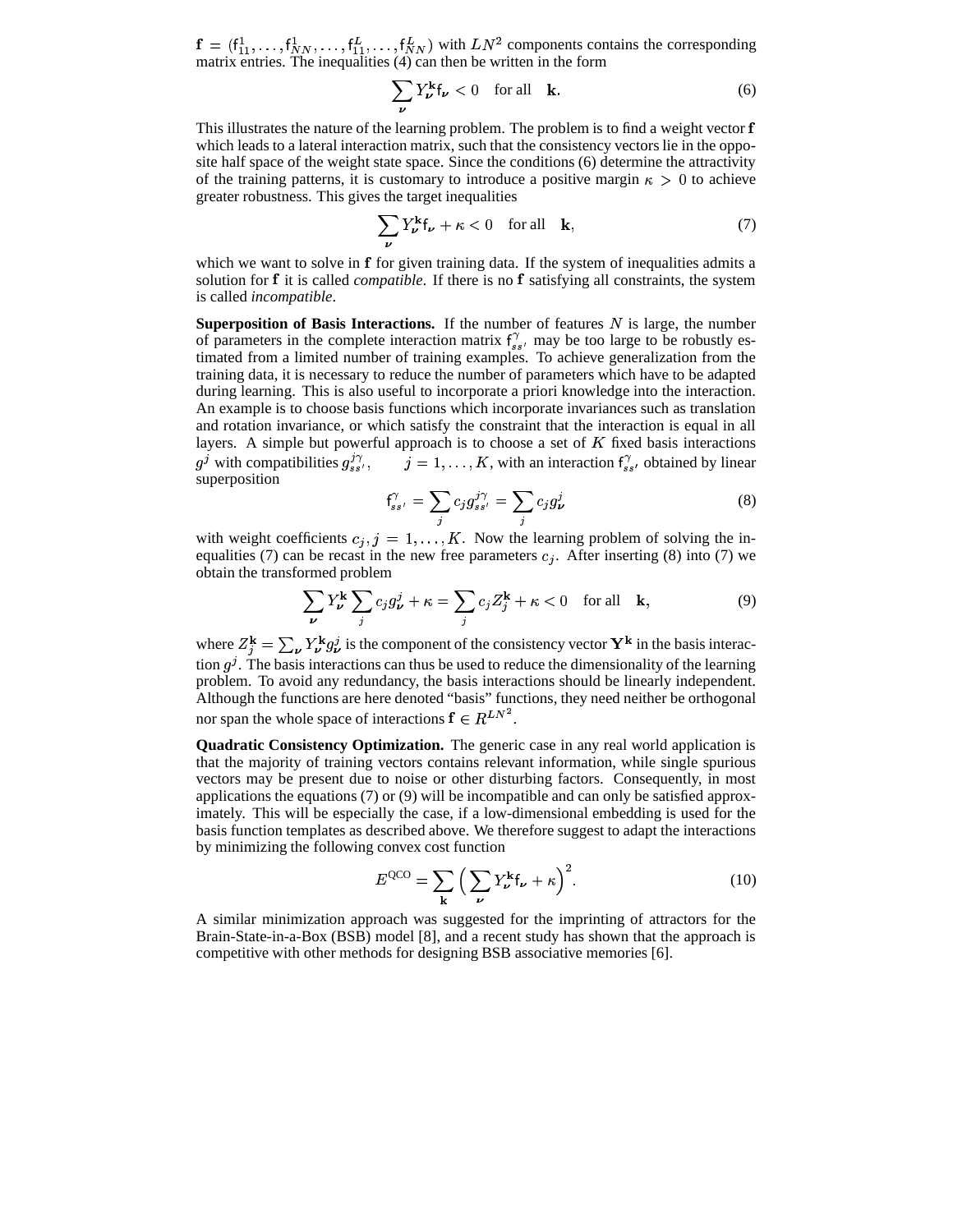For a fixed positive margin  $\kappa > 0$ , the cost function (10) is minimized by making the inner products of the weight vector and the consistency vectors negative. The global minimum with  $E^{QCO} = 0$  is attained if the inner products are all equal to  $-\kappa$ , which can be interpreted such that all consistency inequalities are fulfilled in an equal manner. Although this additional regularizing constraint is hard to justify on theoretical grounds, the later application shows that it works quite well for the application examples considered.

If we insert the expansion of  $f$  in the basis of function templates we obtain according to  $(8)$ 

$$
E^{\rm QCO} = \sum_{\mathbf{k}} \left( \sum_{j} c_j Z_j^{\mathbf{k}} + \kappa \right)^2, \tag{11}
$$

which results in a K-dimensional convex quadratic minimization problem in the  $c_j$  parameters. The coefficients  $Z_i^k$ , which give the components of the training patterns in the basis interactions, are given by  $Z_i^{\mathbf{k}} = \sum_{\mathbf{\nu}} Y_{\mathbf{\nu}}^{\mathbf{k}} g_{\mathbf{\nu}}^j$ . . . . . . . . . . . .  $\hat{f} = \sum_{\nu} Y^k_{\nu} g_{\nu}^j = \sum_{r'} y^i_{r'} g_{rr'}^{j\beta} - \sum_{r'} y^i_{r'\hat{\alpha}} g_{rr'}^{j\alpha}$ . The quadratic n given by minimizing optimization problem is then given by minimizing

$$
E^{QCO} = \sum_{jl} A_{jl} c_j c_l + \sum_j B_j c_j + \kappa^2,
$$
 (12)

where §  $\sum_{k=1}^{n}$   $\sum_{l=1}^{n}$  and  $\sum_{l=1}^{n}$  $i = 1$   $\cdots$   $\cdots$   $\cdots$   $\cdots$  $\sim$   $\sim$   $\sim$   $\sim$   $\sim$   $\sim$  $i^{\mathbf{k}}$  and ui ovoorumisto o be obtained by solving the line  $\frac{k}{i}$ . If the coefficients  $i_j$  are unconstrained, then the minimum of (12) can be obtained by solving the linear system of equations  $\partial E/\partial c_j = 2 \sum_i A_{ji} c_i + B_j = 0$  for all j.

# **4 Application to Cell Segmentation**

The automatic detection and segmentation of individual cells in fluorescence micrographs is a key technology for high-throughput analysis of immune cell surface proteins [5]. The strong shape variability of cells in tissue, however, poses a strong challenge to any automatic recognition approach. Figure 2a shows corresponding fluorescence microscopy images from a tissue section containing lymphocyte cells (courtesy W. Schubert). In the bottom row corresponding image patches are displayed, where individual cell regions were manually labeled to obtain training data for the learning process.

For each of the image patches, a training vector consists of a list of labeled edge features parameterized by  $(\mathbf{p}_r, \mathbf{n}_r)$ , where  $\mathbf{p}_r$  is the position in the image and  $\mathbf{n}_r$  is a unit local edge orientation vector computed from the intensity gradient. For a  $40 \times 40$  pixel image this amounts to a set of  $40^2$  labeled edge features. Since the figure-ground separating mechanism as implemented by the CLM [14] is also used for this cell segmentation application, features which are not labeled as part of a cell obtain the corresponding background label, given by  $\alpha = 1$ . Each training pattern contains one additional free layer, to enable the learning algorithm to generalize over the number of layers.

The lateral interaction to be adapted is decomposed into the following weighted basis components: i) A constant negative interaction between all features, which facilitates group separation, ii) a self-coupling interaction in the background layer which determines the attractivity of the background for figure-ground segmentation, and iii) an angular interaction with limited range, which is in itself decomposed into templates, capturing the interaction for a particular combination of the relative angles between two edges. This angular decomposition is done using a discretization of the space of orientations, turning the unit-vector representation into an angular orientation variable  $\theta \in [0, 2\pi]$ . To achieve rotation invariance of the interaction, it is only dependent on the edge orientations relative to their mutual position difference vector  $\mathbf{d} = \mathbf{p}_2 - \mathbf{p}_1$ . The angles  $\theta_1$  and  $\theta_2$  are discretized by partitioning the interval  $[0, 2\pi]$  into 8 subintervals. For each combination of the two discretized edge orientations there is an interaction template generated, which is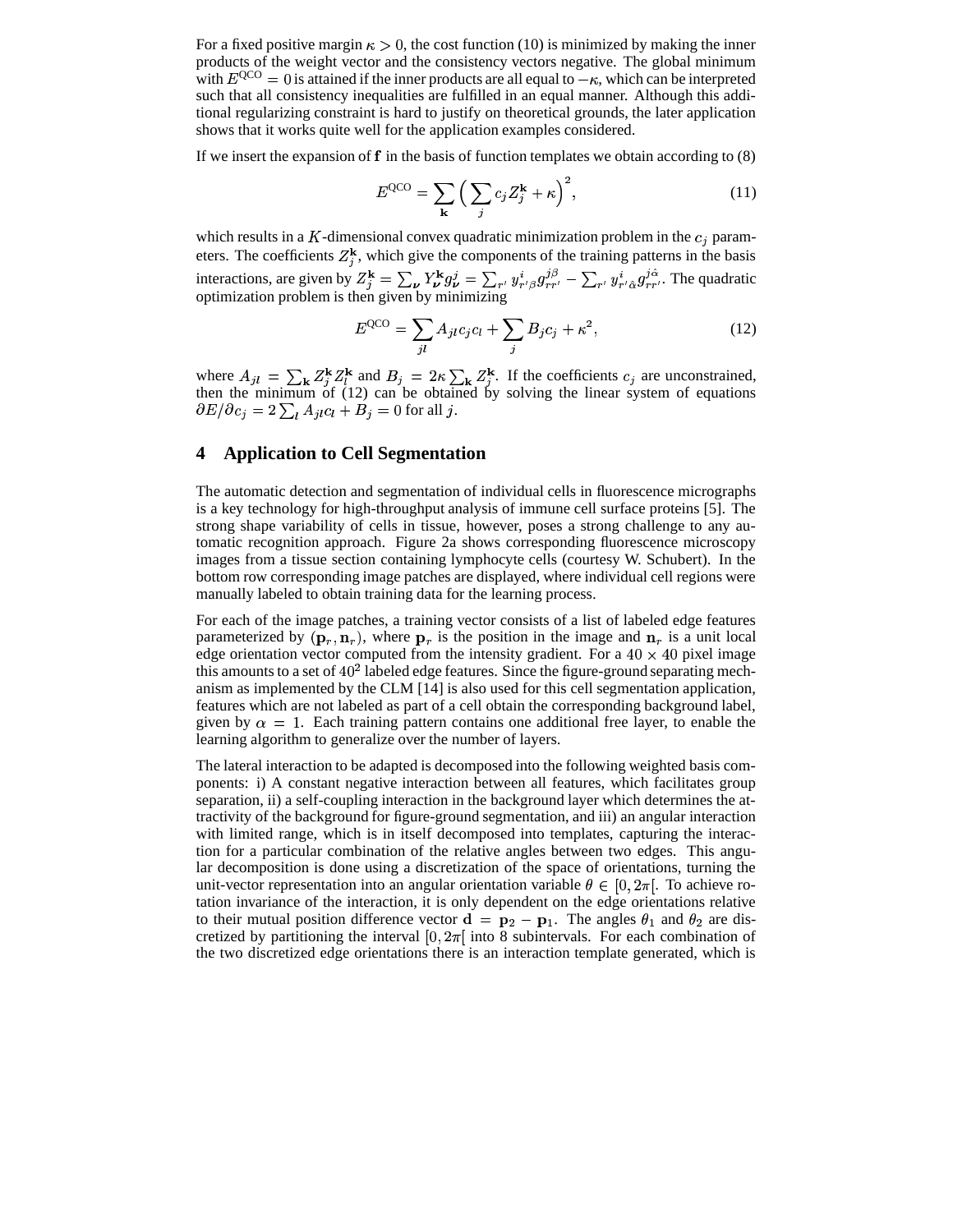

a) Manually labelled training patterns b) Grouping results after learning

Figure 2: a) Original images and manually labeled training patterns from a fluorescence micrograph. b) Test patterns and resulting CLM segmentation with learned lateral interaction. Grayscale represents different layer activations, where a total of 20 layers plus one background layer (black) was used.

only responding in this combined orientation interval. Thus the angular templates do not overlap in the combined  $(\theta_1, \theta_2)$  space, i.e. if  $g^{j\gamma}((\mathbf{p}_1, \theta_1), (\mathbf{p}_2, \theta_2)) = 1$  for a particular j, then  $g^{l\gamma}((\mathbf{p}_1,\theta_1),(\mathbf{p}_2,\theta_2)) = 0$  for all  $l \neq j$ . Since the interaction must be symmetric under feature exchange, this does not result in  $8^2 = 64$  different combinations, but only 36 independent templates. Apart form the discretization, the interaction represents the most arbitrary angular-dependent interaction within the local neighborhood, which is symmetric under feature exchange. We use two sets of angular templates for  $|d| < R/2$ and  $R/2 < |d| < R$  respectively, where R is the maximal local interaction range. With the abovementioned two components, the resulting optimization problem is 36+36+2=74 dimensional. Figure 3 compares the optimized interaction field to earlier heuristic lateral interactions for contour grouping. See [15] for a more detailed discussion.

The performance of the learning approach was investigated by choosing a small number of the manually labeled patterns as training patterns. For all the training examples we used, the resulting inequalities (9) were in fact incompatible, rendering a direct solution of (9) infeasible. After training was completed by minimizing (12), a new image patch was selected as a test pattern and the CLM grouping was performed with the lateral interaction learned before, using the dynamical model as described in [14]. The quadratic consistency optimization was performed as described in the previous section, exploring the free margin parameter  $\kappa$ . For a set of two training patterns as shown in Fig. (2)a with a total of 1600 features each, a learning sweep takes about 4 minutes on a standard desktop computer.

Typical segmentation results obtained with the quadratic consistency optimization approach are shown in Figure 2b, where the margin was given by  $\kappa = 10$ . The grouping results were not very sensitive to  $\kappa$  in a range of  $5 < \kappa < 100$ . The grouping results show a good segmentation performance where most of the salient cells are detected as single groups. There are some spurious groups where a dark image region forms an additional group and some smaller cells are rejected into the background layer. Apart from these minor errors, the optimization has achieved an adequate balancing of the different lateral interaction components for this segmentation task.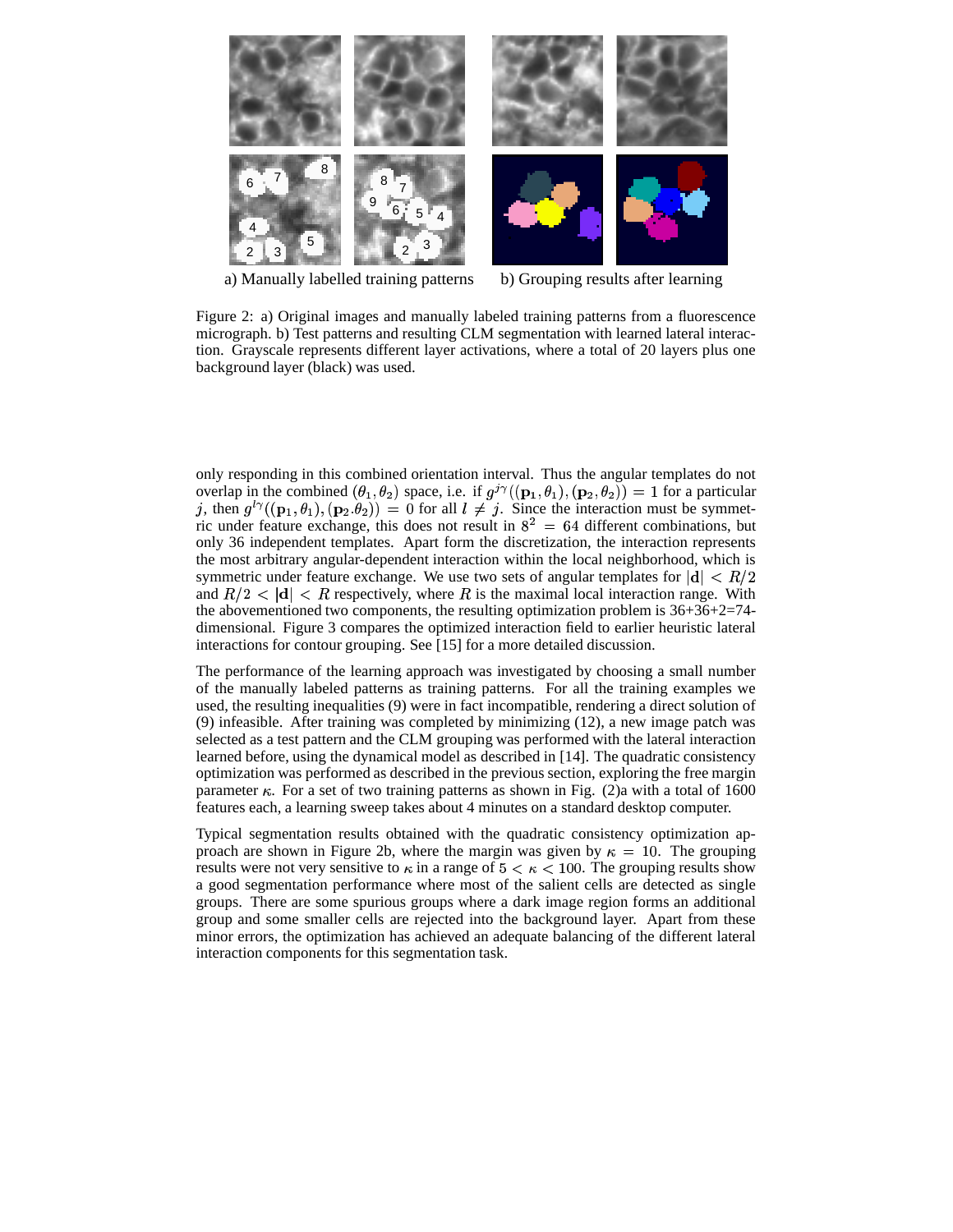

Figure 3: Comparison between heuristic continuity grouping interaction field and a learned lateral interaction field for cell segmentation. The interaction depends on the difference vector **d** and two unit vectors  $n_1, n_2$ , shown in b), encoding directed orientation. a) explains the interaction visualizations c) and d) by showing a magnification of the plot c) of the interaction field of a single horizontal edge pointing to the left. The plots are generated by computing the interaction of the central directed edge with directed edges of all directions (like a cylindrical plot) at a spatial grid. Black edges share excitatory, white edges share inhibitory interaction with the central edge and length codes for interaction strength. The cocircular continuity field in c) depends on position and orientation but is not direction-selective. It supports pairs of edges which are cocircular, i.e. lie tangentially to a common circle and has been recently used for contour segmentation [3, 14]. The learned lateral interaction field is shown in d). It is direction-selective and supports pairs of edges which "turn right". The strong local support is balanced by similarly strong long-range inhibition.

# **5 Discussion**

The presented results show that appropriate lateral interactions can be obtained for the CLM binding architecture from the quadratic consistency optimization approach. The only a priori conditions which were used for the template design were the properties of locality, symmetry, and translation as well as rotation invariance. This supervised learning approach has clear advantages over the manual tuning of complex feature interactionsin complex feature spaces with many parameters. We consider this as an important step towards practical applicability of the feature binding concept.

The presented quadratic consistency optimization method is based on choosing equal margins for all consistency inequalities. There exist other approachesto large margin classifica-